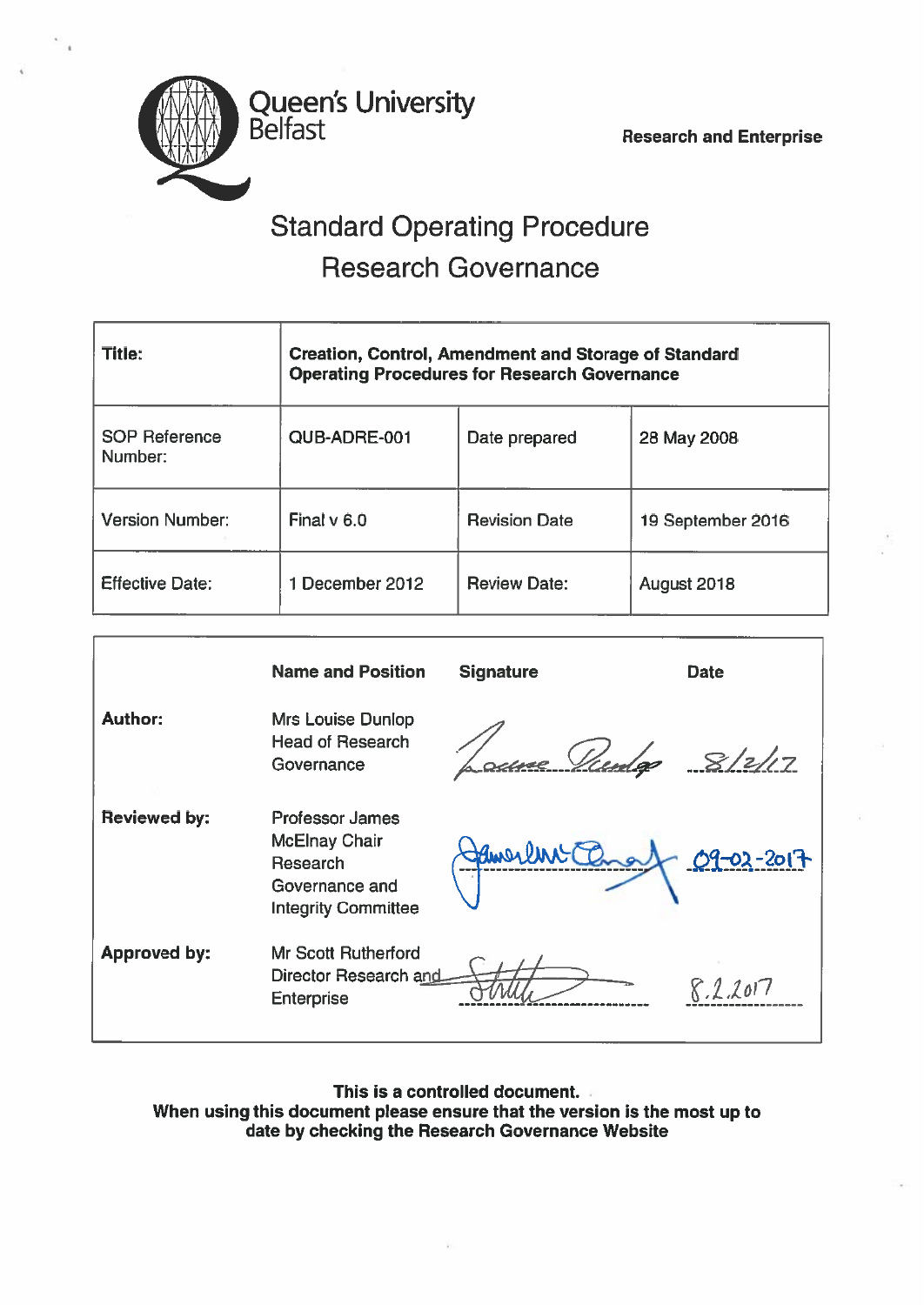### Do Not Copy

### Revision Log

| <b>Previous</b><br>Version<br>number | Date of<br>Review/Modification | Reason for<br>Review/Modification                                | <b>New Version Number</b> |
|--------------------------------------|--------------------------------|------------------------------------------------------------------|---------------------------|
| Final v 1.0                          | 10/11/09                       | <b>Annual Review</b>                                             | Draft v 2.0               |
| Draft $v$ 2.0                        | 10/11/10                       | <b>Annual Review/ Update</b><br>following MHRA GCP<br>Inspection | Final v 2.0               |
| Final v 2.0                          | 20/10/11                       | Amendment to format                                              | Final $v$ 3.0             |
| Final $v$ 3.0                        | 17/08/2012                     | <b>Periodic Review</b>                                           | Final $v$ 4.0             |
| Final $v$ 4.0                        | 21/10/2014                     | <b>Periodic Review</b>                                           | Final $v$ 5.0             |
| Final $v$ 5.0                        | 19/09/2016                     | <b>Periodic Review</b>                                           | Final v 6.0               |

 $c_{\gamma}$ 

 $\ddot{\phantom{a}}$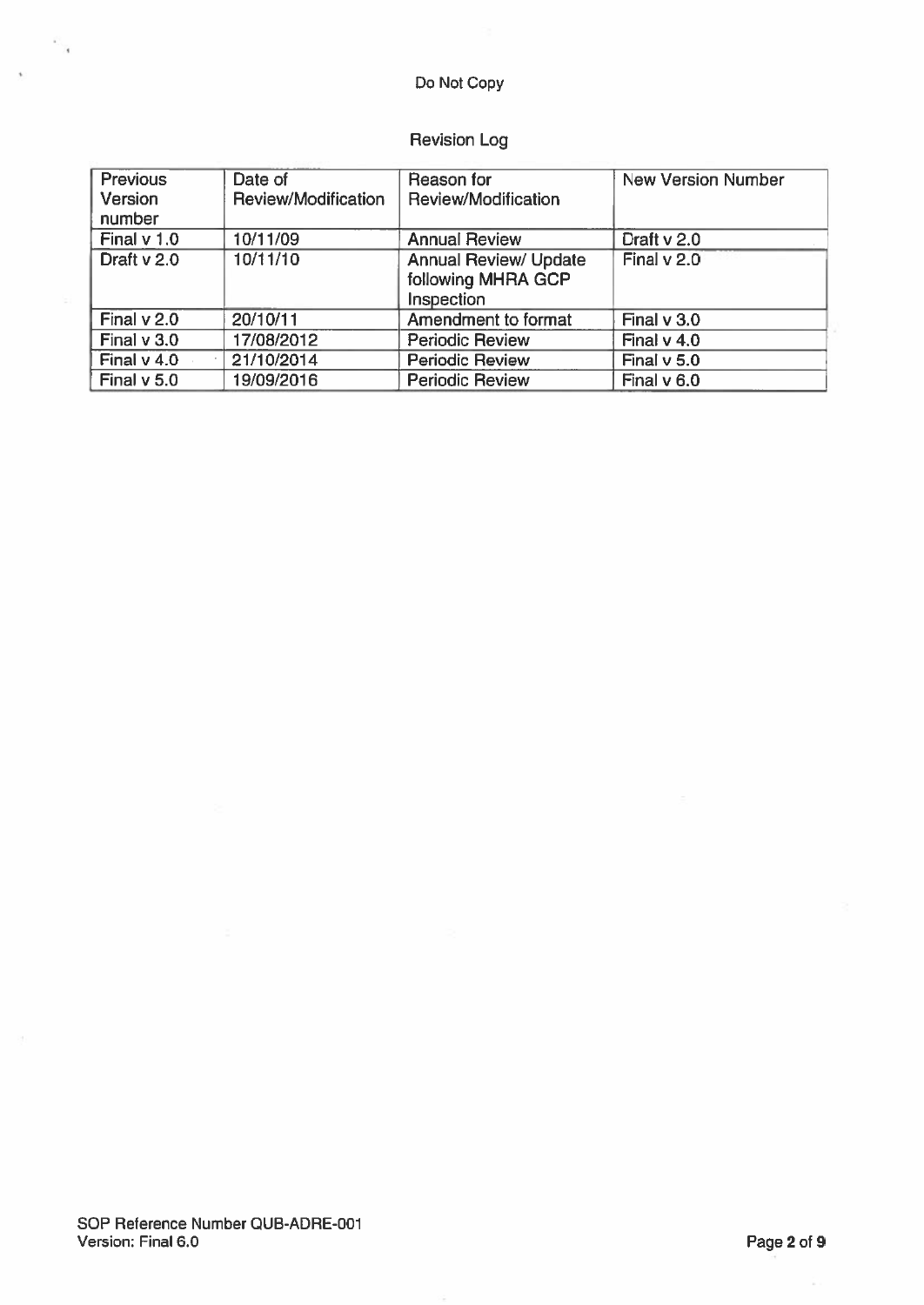#### $1.$ Purpose

This Standard Operating Procedure describes the process for writing, approval, distribution, implementation, review and storage of Standard Operating Procedures, used for the governance of research within Queen's University Belfast.

#### 2. Introduction

Standard Operating Procedures (SOPs) are formal documents that describe the procedures to be followed to complete <sup>a</sup> task. They are sufficiently detailed to be unambiguous, but not so detailed and inflexible that continuous amendments are required. A well written SOP will ensure consistency in the execution of tasks, and facilitate the successful managemen<sup>t</sup> of research projects.

#### 3. Scope

This SOP applies to all members of University staff; both academic and suppor<sup>t</sup> staff as defined by Statute 1 and including honorary staff and students who are conducting research within or on behalf of the University.

#### 4. Responsibilities

#### 4.1 Head of Research Governance

To operate as the 'Quality Manager' and assume overall responsibility for the Research Governance Quality Management System (QMS).

#### 4.2 Research Governance Manager

The preparation, maintenance, distribution logging and retrieval of the University Research Governance SOPs are the responsibility of the Research Governance Manager(s). Additionally, it is expected that the Research Governance Managers will ensure all processes visible to them are conducted in accordance with the QMS.

#### 4.3 Research Governance Assistant

It is the responsibility of the Research Governance Assistant(s) to suppor<sup>t</sup> the Head of Research Governance and the Research Governance Manager(s) in the maintenance and implementation of the QMS

#### 4.4 Director of Research and Enterprise

Research Governance SOPs must be authorised by the Director of Research and Enterprise, following review by the Research Governance and Integrity Committee.

#### 4.5 Chief Investigator

It will be the responsibility of the Chief Investigator (CI) of <sup>a</sup> research study to ensure that study specific SOPs are written in accordance with the sponsor's requirements and the needs of the study.

#### 4.6 Author

The SOP author is responsible for allocating the appropriate SOP number, circulating the SOP to the appropriate people for review and incorporating any necessary changes. The author will also be required to ensure that training is provided for the SOP.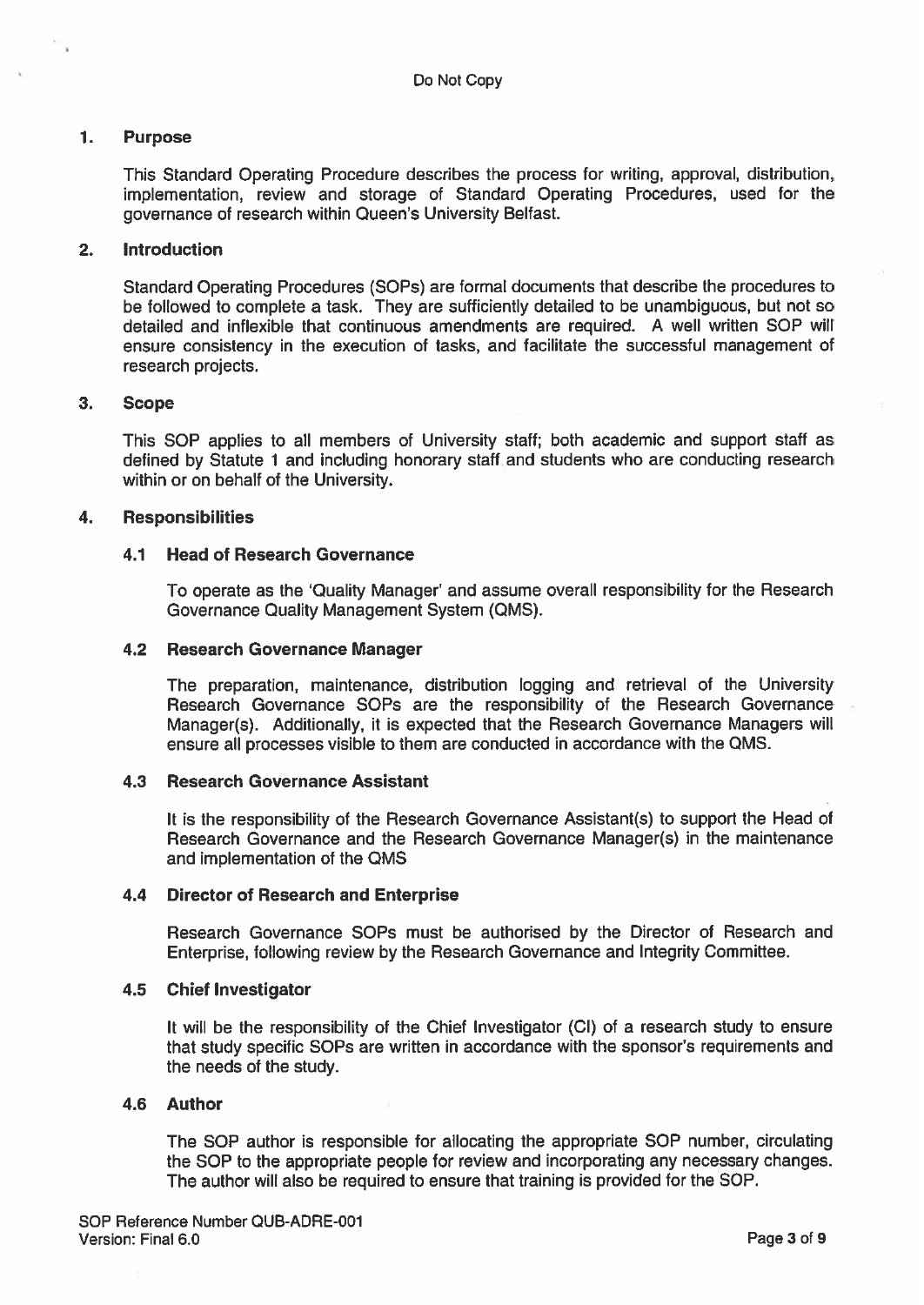#### 5. Procedure

#### 5.1 Layout

- 5.1.1 Each SOP will be identified with an SOP number and numbered sequentially from 1. Associated forms relevant to the SOP will be located in consecutively numbered appendices. Each appendix should be individually paginated;
- 5.1.2 The format of each SOP should be identical and follow the template laid out in this document and in Appendix 1. The SOP should have:
	- 5.1.2.1 A title page, formatted according to this example recording the date of preparation, last revision date, version number, effective date, review date, the author's name and position, who reviewed the SOP and who approved it. All of which must be dated. 'This is <sup>a</sup> controlled document. When using this document please ensure that the version is the most up to date by checking Queen's Research Governance, Ethics and Integrity website " should appear on the title page;
- 5.1.3 The SOP reference number and version number should appear as <sup>a</sup> footer on each page;
- 5.1.4 Do Not Copy should appear as <sup>a</sup> header on each page, after the title page;
- 5.1.5 The page number, in the format of 'Page 1 of 2' on each page, preferably in the bottom right corner of each page;
- 5.1.6 Prepared as a word document with text no smaller than Arial 11, on a standard A4 page;
- 5.1.7 Following the title page each document must contain <sup>a</sup> revision log. This should include the previous SOP version number, modification reason, details of modification, date of modification, signature and date of author (if possible) and the new SOP version number;
- 5.1.8 The SOP should be set out in numbered sections. Sections should include, but are not limited to:
	- Purpose describing what the SOP is intended to do;
	- Introduction outlining the reason for the SOP;
	- Scope describing who it applies to;
	- Responsibilities identifying specific people where necessary;
	- Procedure outlining specific instructions;
	- References detailing sources used to prepare the SOP and any legal framework and/or guidance documents;
	- Appendices Appendices should be numbered consecutively, i.e. QUB-ADRE-OO1 Appendix 1, QUB-ADRE-OO1 Appendix 2,

The location of any appendix referenced in an SOP, should be quoted in full.

#### 5.2 Writing SOPs

- 5.2.1 SOPs should be in place for all research governance arrangements within the University and for all studies where the University is acting as <sup>a</sup> sponsor. Where <sup>a</sup> study is co-sponsored, the study specific sponsorship framework will identify which institution is responsible for particular components of the study. The SOPs of the responsible Institution will apply;
- 5.2.2 It is recommended that each SOP is written by the most appropriately qualified person to do so. For study specific SOPs this can be delegated by the Cl. However, the Cl remains responsible for ensuring that SOPs are written,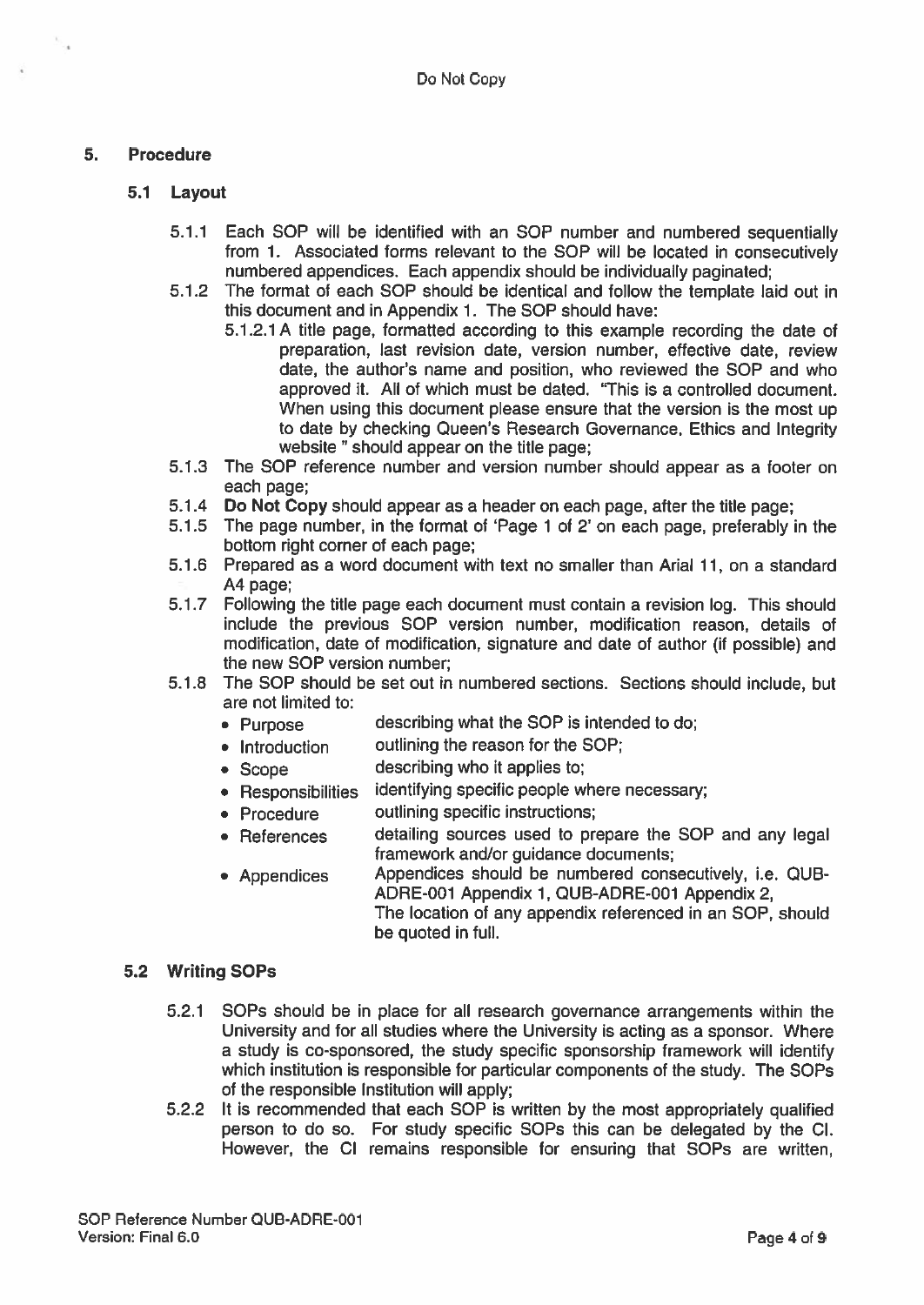implemented and maintained; ensuring that this involves all relevant members of the study team including other research sites as appropriate;

- 5.2.3 Study specific SOPs will be written in accordance with the sponsor's requirements, on the instruction of the Cl for the study. It is recommended that the numbering system for study specific SOPs is the Research Governance/Management number of the lead sponsoring organisation;
- 5.2.4 Abbreviations should be written in full on first use, followed by the abbreviation in brackets;
- 5.2.5 Draft research governance SOPs should be circulated to relevant personnel for comment to ensure that the SOP conforms to UK regulatory and statutory standards and University Regulations. All comments and discussions received during consultation should be documented and retained.

#### 5.3 Authorising SOPs

- 5.3.1 Before SOPs, prepared by the Research Governance Department, can be implemented, authorisation is required by the Director of Research and Enterprise, following the appropriate consultation;
- 5.3.2 For study specific SOPs these are authorised by the CI, or the person with delegated responsibility.

#### 5.4 sop review

- 5.4.1 Once <sup>a</sup> final SOP has been issued, it must not be informally altered. Any amendments required must be formally approved and <sup>a</sup> new version of the SOP issued:
- 5.4.2 All SOPs will have an effective date issued and <sup>a</sup> review date. SOPs also need to be reviewed on an ad hoc basis as <sup>a</sup> result of amendments to legislation, process or organisational change;
- 5.4.3 Each SOP should bear <sup>a</sup> list of its revision dates on the first page. If no changes have been made at the review, the entry on the first page should indicate "reviewed, not changed" followed by the date of review;
- 5.4.4 Obsolete SOPs will be withdrawn from circulation.

#### 5.5 SOP referencing

5.5.1 Each template SOP will be assigned <sup>a</sup> unique, sequential number. The pre-fix assigned to the SOP determines whether it is belonging to <sup>a</sup> clinical study or research management/administrative activities. The following system should be used:

| Clinical SOPs  | SOP-CL (and site initials)-001       |
|----------------|--------------------------------------|
| Administration | SOP-AD (Generating Directorate)-001; |

5.5.2 Trial specific SOPs will have the prefix TS before SOP.

Where there is <sup>a</sup> requirement for <sup>a</sup> new set of SOPs, they will be given specific letters based on the content and numbered as above.

#### 5.6 Distribution of SOPs

All University wide SOPs will be added to the Research Governance, Ethics and Integrity website, once authorised. It is the responsibility of all members of the University to check the website regularly to ascertain if these SOPs have been added or amended. Any changes will be flagged on the system as updated. Researchers will be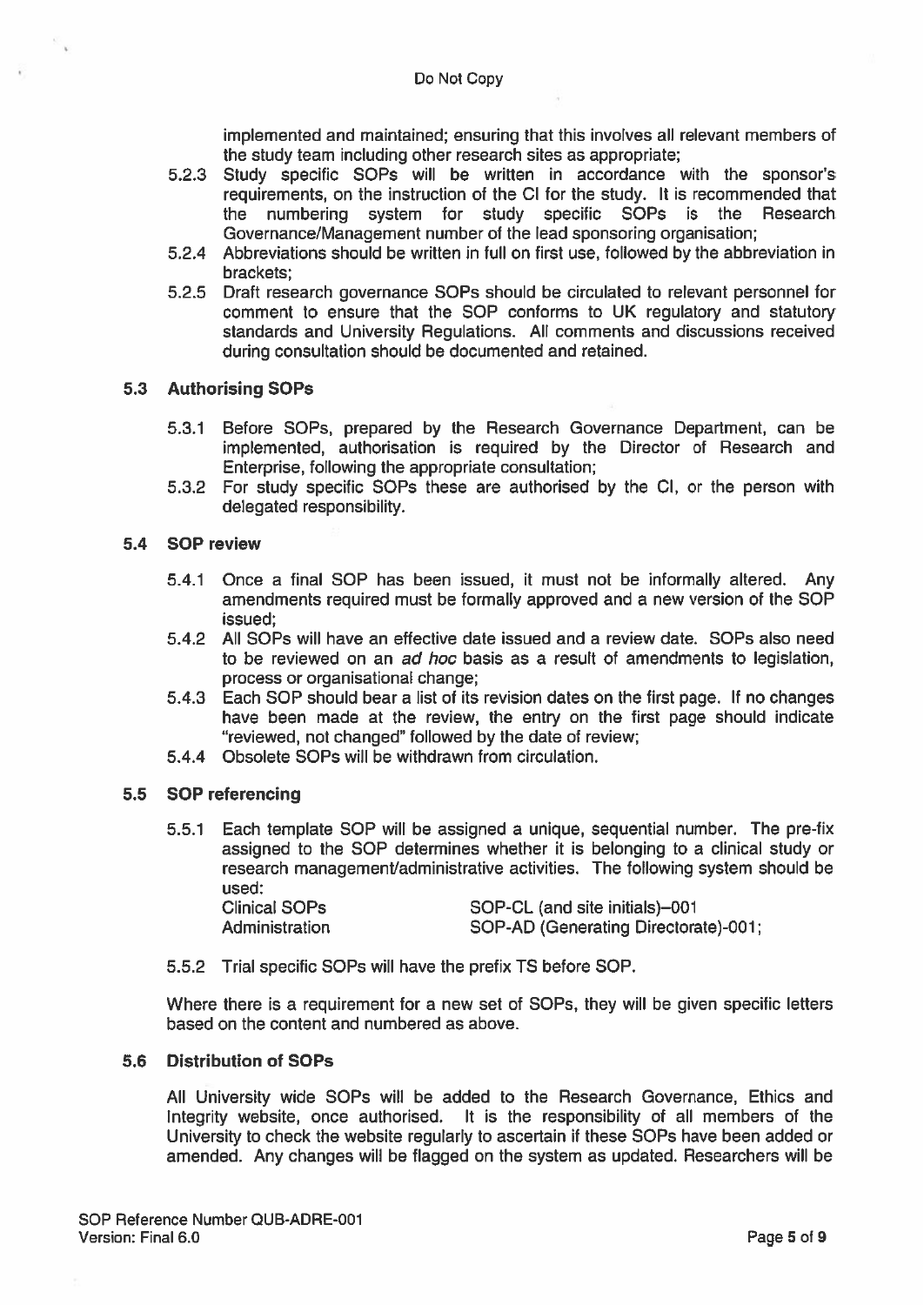informed of the SOPs when they are given managemen<sup>t</sup> permission to commence the study.

Study specific SOPs will be placed on the study master file only.

#### 5.7 Version Control

University wide SOPs will be "draft" until they have been authorised by the appropriate individual e.g. the Director of Research and Enterprise for Administrative SOPs and the Cl for study specific SOPs. The table on the front cover documents the SOPs version history and this is to be amended with each change to the SOP. Once finalised, the document will be called "final" version, with version number e.g. 1.0. Updates to the SOP will result in an increase in version number.

Final 'master' copies will be accessible through the Research Governance, Ethics and Integrity website. Any printed versions will be classed as uncontrolled documents and readers will be referred to Queen's Research Governance, Ethics and Integrity website for up-to-date versions.

#### 5.8 Storage and Archiving

- 5.8.1 The master hard copy of signed administrative SOPs will be stored under Controlled Access in the Research Governance Office. Master electronic files are maintained in the Research Governance Department folder of the shared Research and Enterprise drive. All SOPs are password protected to preven<sup>t</sup> the unauthorised changes by personnel outside of the Research Governance Department:
- 5.8.2 The master file of SOPs will contain <sup>a</sup> complete list of SOPs in use, identifying when they are to be reviewed, who reviewed and if revision was required (as outlined in Appendix 2);
- 5.8.3 When an SOP has been superseded, it shall be removed from the master file, marked "SUPERSEDED" and retained in an archive file. Similarly the electronic version shall be moved into an archive folder.

#### 6. References

International Conference on Harmonisation (ICH) Harmonisation Tripartite Guideline: Guideline for Good Clinical Practice EB (Ri): http://www.ich.org/products/guidelines.html (last accessed September 2016).

#### 7. Appendices

Appendix 1: Standard Operating Procedure — Template. Appendix 2: SOP Review Schedule.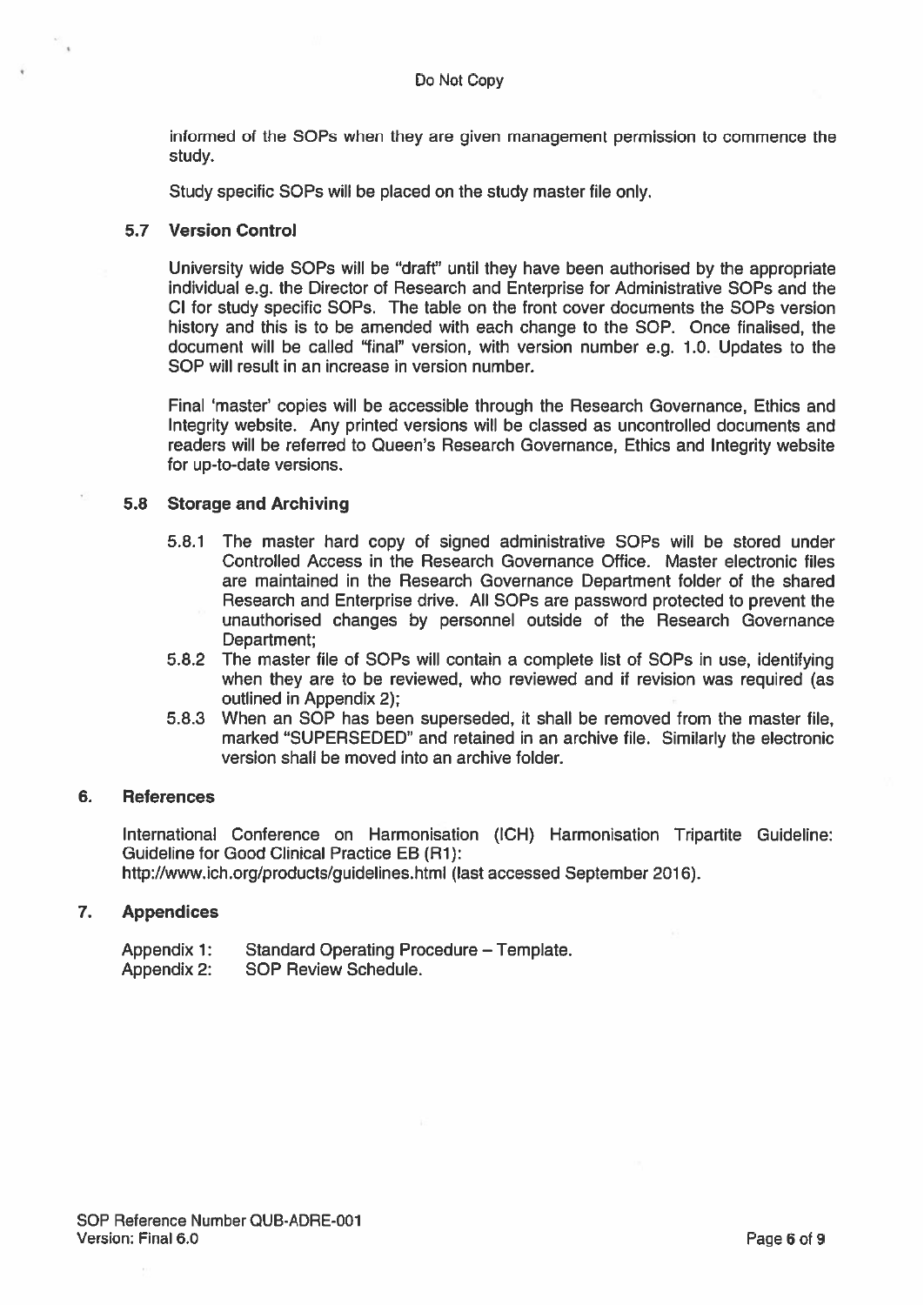Do Not Copy



QUB-ADRE-ODi Appendix 1

## Template - Standard Operating Procedure

| Title:                       |                          |                      |      |
|------------------------------|--------------------------|----------------------|------|
| <b>SOP Reference Number:</b> | Example:<br>QUB-ADRE-001 | Date prepared        |      |
| <b>Version Number:</b>       | Draft/Final v            | <b>Revision Date</b> | None |
| <b>Effective Date:</b>       |                          | <b>Review Date:</b>  |      |

|              | <b>Name and Position</b> | <b>Signature</b> | <b>Date</b> |
|--------------|--------------------------|------------------|-------------|
| Author:      |                          |                  |             |
| Reviewed by: |                          |                  |             |
| Approved by: |                          |                  |             |
|              |                          |                  |             |

#### This is <sup>a</sup> controlled document. When using this document please ensure that the version is the most up to date by checking the Research Governance Website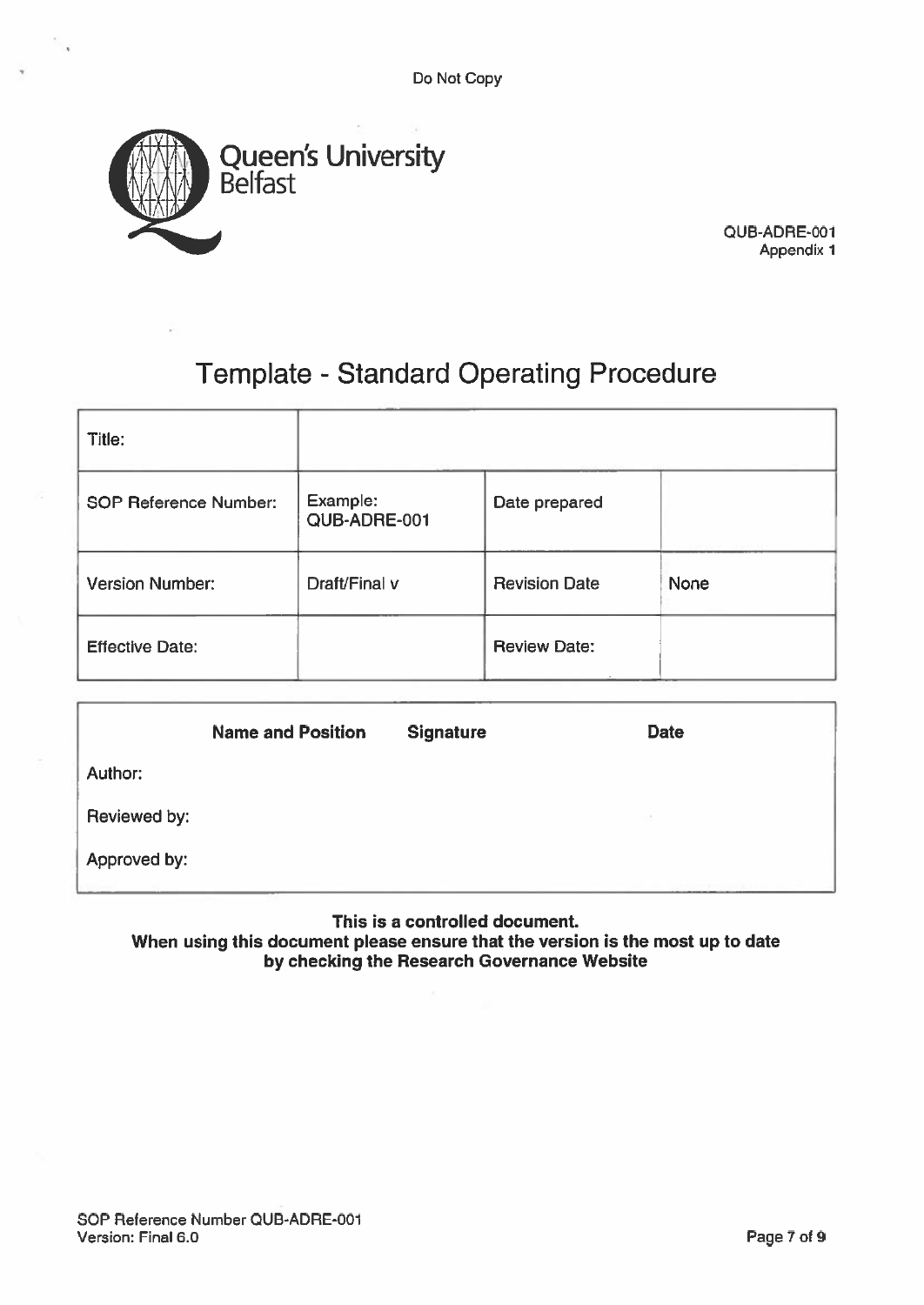1. Purpose

 $\hat{\mathcal{F}}_{\text{eq}}$ 

 $\overline{\mathcal{A}}_k$ 

- 2. Introduction
- 3. Scope
- 4. Responsibilities
- 5. Procedure
- 6. References
- 7. Appendices